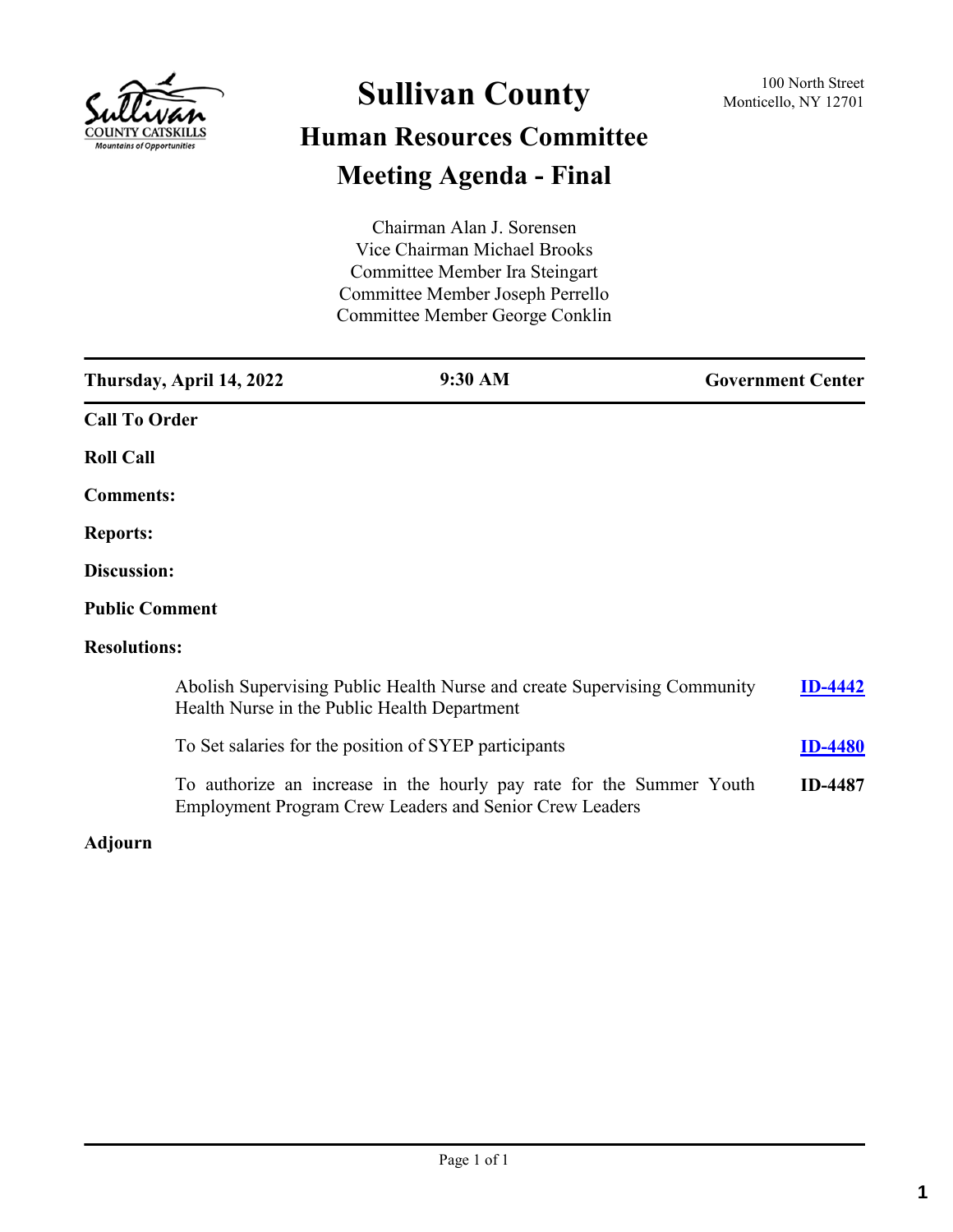

### Legislative Memorandum

**File #:** ID-4442 **Agenda Date:** 4/14/2022 **Agenda #: Narrative of Resolution:** Abolish Supervising Public Health Nurse and create Supervising Community Health Nurse in the Public Health Department **Does Resolution require expenditure of funds? Yes If "Yes", provide the following information: projected salary, stipends, differentials & fringe: \$87,548 (calculated for the period 5/2/22 - 12/31/22) Are funds already budgeted? Yes If "Yes" specify appropriation code(s): A-4010-33-10-1011, A-4010-33-10-1002 and A-4010-33-80-8001 - A-4010-33-80-8007 If "No", specify proposed source of funds: Estimated Cost Breakdown by Source County: Grant(s): State: Other: \$87,548**

### **RESOLUTION INTRODUCED BY HUMAN RESOURCES COMMITTEE TO ABOLISH SUPERVISING PUBLIC HEALTH NURSE AND CREATE THE POSITION OF SUPERVISING COMMUNITY HEALTH NURSE IN THE PUBLIC HEALTH DEPARTMENT**

 **WHEREAS,** the Director of the Department of Public Health has expressed a need to create a full time Supervising Community Health Nurse (SCHN) position for the Certified Home Health Agency to support Public Health's succession plan and offer opportunities to promote from within Public Health to qualified staff; and

**WHEREAS,** this new position will replace position # 762, Supervising Public Health Nurse, which will be abolished upon the incumbent's retirement; and

**WHEREAS,** both positions are the same pay grade, and no additional cost to the County will be involved; and

**WHEREAS,** the Director of Public Health believes that the needs of the Department would be best served if said position was created; and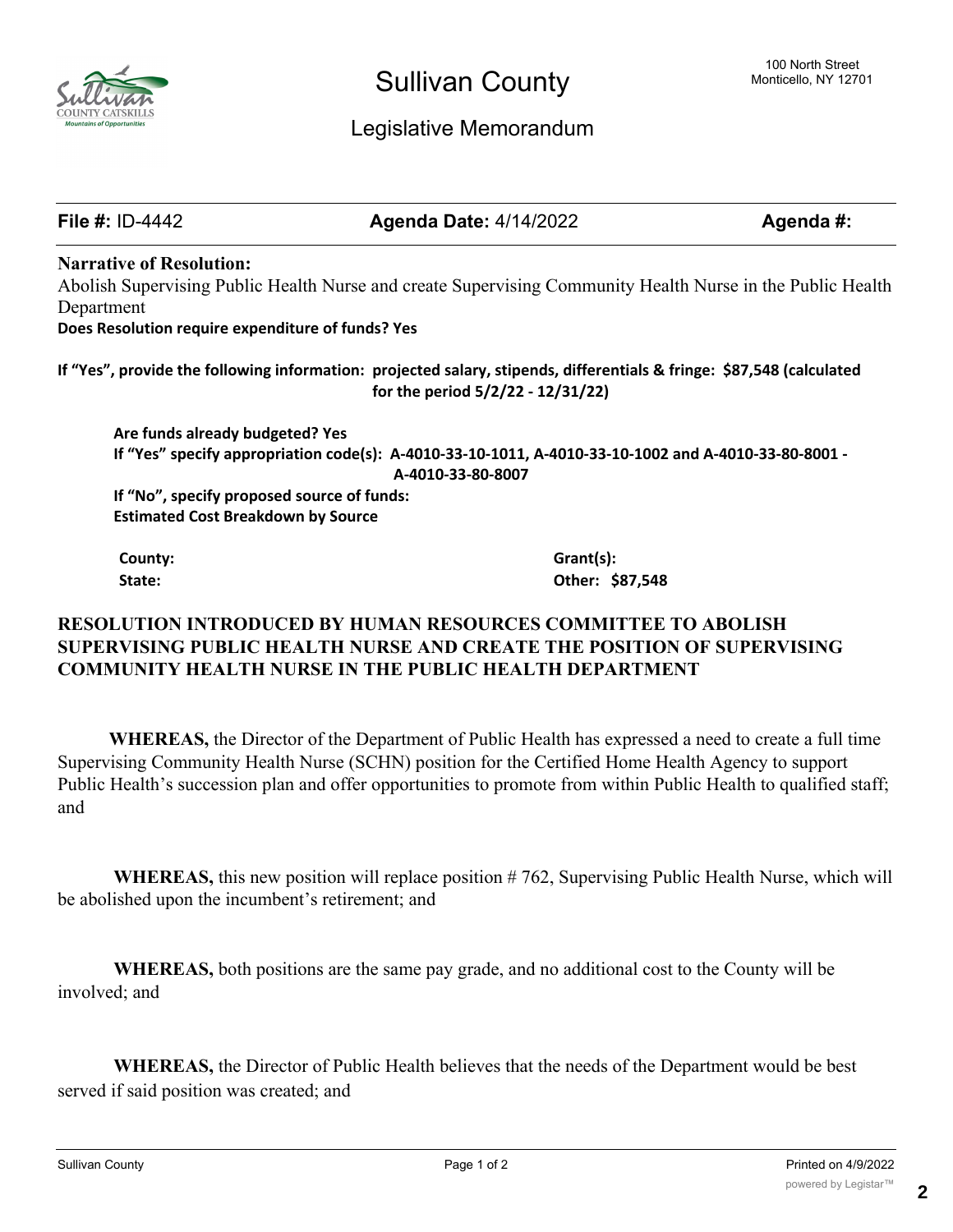**NOW, THEREFORE, BE IT RESOLVED** that the Sullivan County Legislature authorizes the creation of a Supervising Community Health Nurse (SCHN) for Sullivan County Public Health Services, to post said position, and give permission to the Public Health Director to appoint a qualified applicant to that position and to abolish position #762 upon that individual's retirement; and

**BE IT FURTHER RESOLVED,** that the Sullivan County Legislature hereby sets the annual salary for this new position at the current NYSNA contract rate for SCHN; and

**BE IT FURTHER RESOLVED,** that the Director of Public Health is authorized to fill this new position immediately.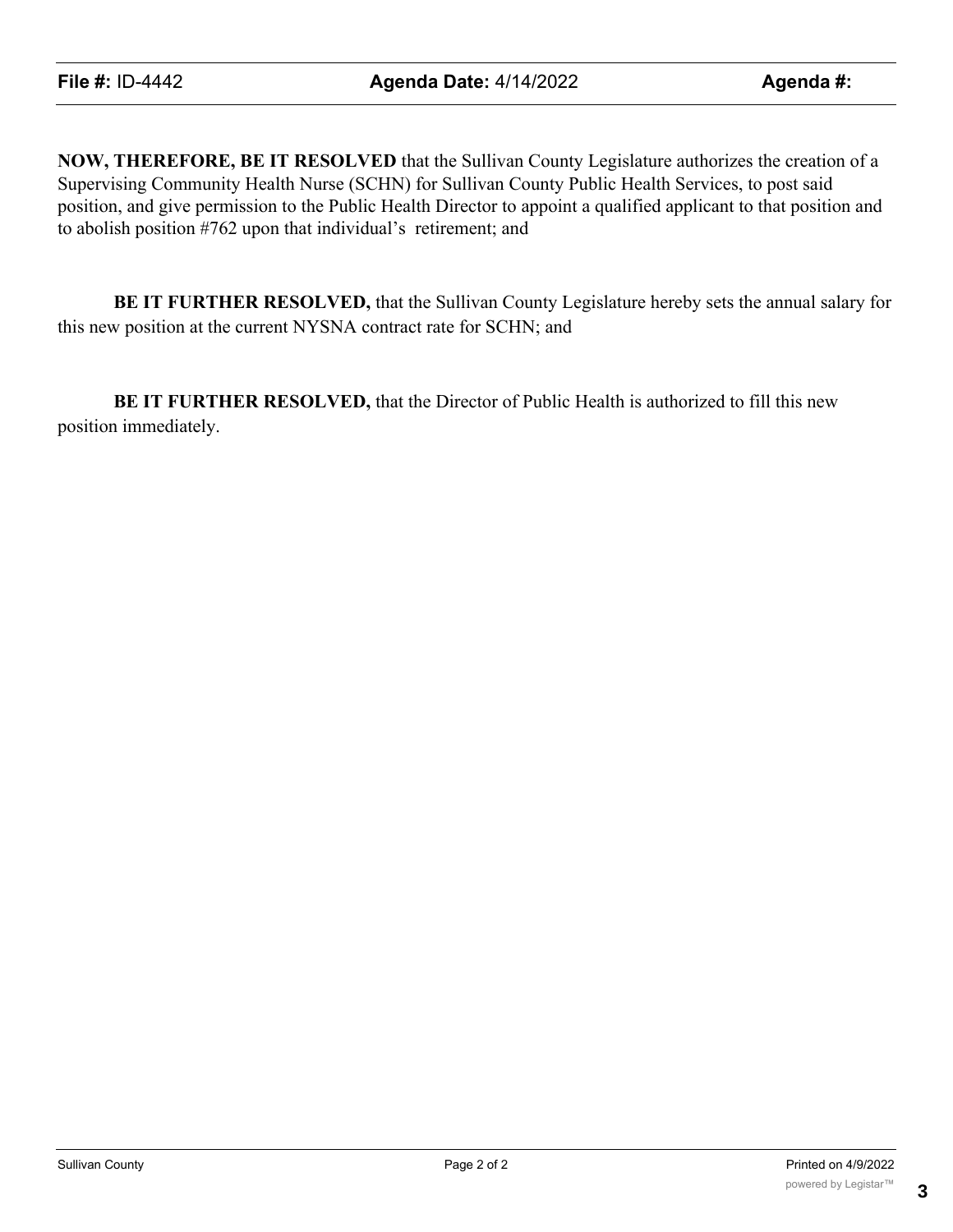

## Sullivan County

### Legislative Memorandum

**File #:** ID-4480 **Agenda Date:** 4/14/2022 **Agenda #:**

**Narrative of Resolution:** To Set salaries for the position of SYEP participants

**If Resolution requires expenditure of County Funds, provide the following information: Amount to be authorized by Resolution:** Click or tap here to enter text.

**Are funds already budgeted?** Choose an item. **Specify Compliance with Procurement Procedures:** Click or tap here to enter text. **RESOLUTION INTRODUCED BY HUMAN RESOURCES COMMITTEE TO SET SALARIES FOR THE POSITIONS OF SYEP PARTICIPANTS**

**WHEREAS,** the Office of Temporary and Disability Assistance (OTDA) provides State funds to the Department of Family Services who in turn has a MOA with the Sullivan County Center for Workforce Development to administer the New York State Summer Youth Employment Program (SYEP); and

**WHEREAS,** SYEP is an important platform to introduce eligible youth into the workforce, help them acquire skills that can be used to improve school performance and become responsible adults; and

**WHEREAS**, the current New York State minimum wage is \$13.20 per hour. In order to stay competitive with other seasonal jobs and encourage the youth to apply with the Center for Workforce Development, we are requesting to pay each youth participant \$15.00 per hour; and

**WHEREAS,** these funds, salaries and benefits are paid for through the OTDA under the MOA with the Department of Family Services which are made available and in effect from May 1, 2022 through September 30, 2022; and

**NOW, THEREFORE, BE IT RESOLVED,** that the Sullivan County Legislature hereby sets the salaries for the positions of SYEP participants at \$15.00 per hour respectively.